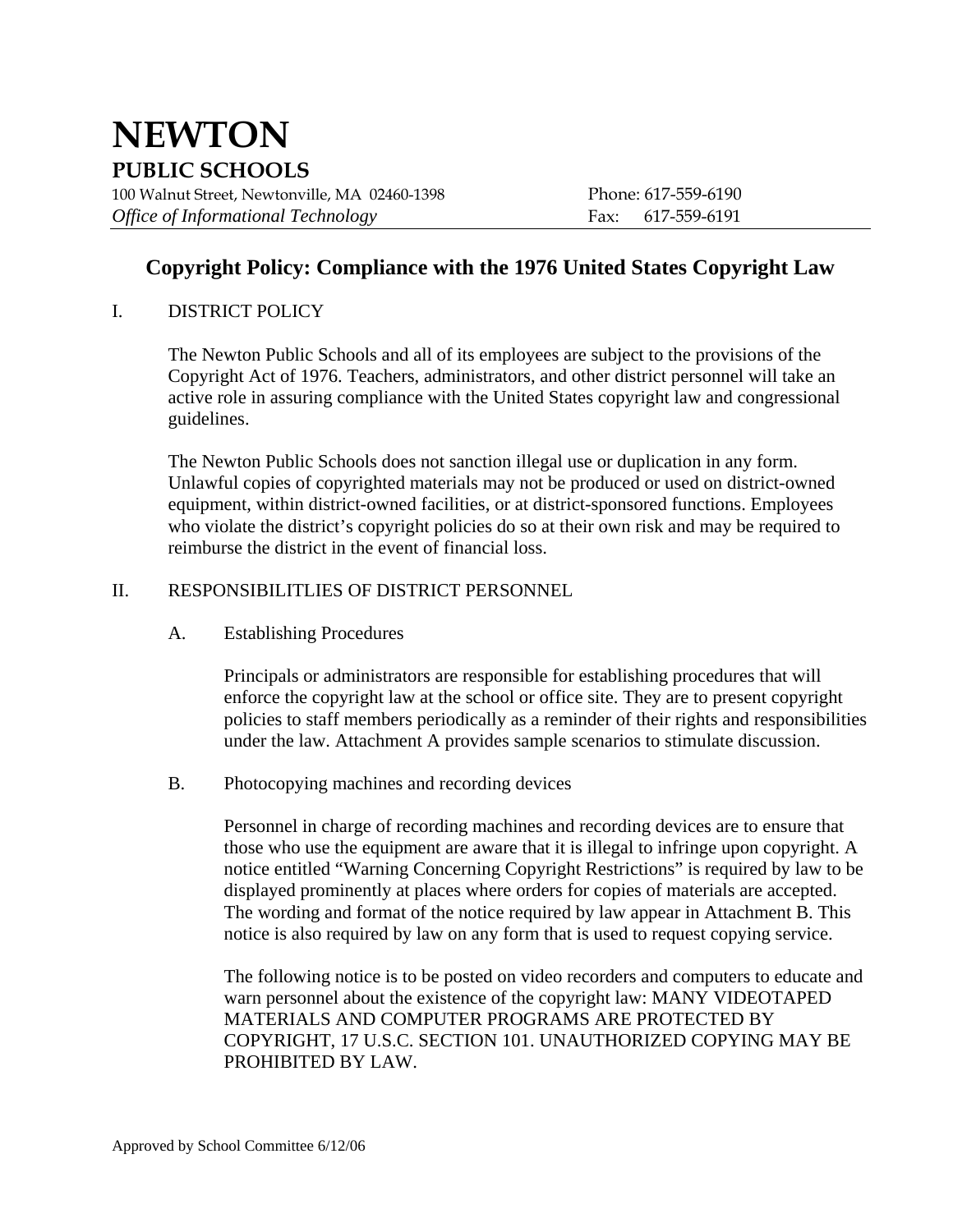C. Computer Software License Agreements All schools and offices must maintain a file of their computer software site license agreements or contracts. The district Information Technology Department will maintain a file of all district-wide computer software site license agreements and contracts.

#### III. BACKGROUND

The U.S. joined the Berne Convention, an international copyright treaty, in 1989. Since Berne does not require formal copyright notices on works, the U.S. no longer requires it. This means that works should be considered copyrighted if they are fixed in a tangible medium even if not copyright notice is included unless one knows for sure that they are in the public domain, i.e., they are no longer under copyright protection or never have been copyrighted. For example, Shakespeare's *Romeo and Juliet* is in the public domain. However, a rendering of the play in modern English, unless it is in the public domain, should be considered copyrighted even if there is no copyright notice. A work may be literary, musical, dramatic, pantomime, choreographic, pictorial, graphic, sculptural motion picture, other audiovisual, sound recording, or architectural.

A related topic to consider is public domain works incorporated into copyrighted works. The public domain sections of the work may be used; the copyrighted materials may be used only in accordance with the Copyright Act's provisions, e.g., Section 107, fair use. Example: In an annotated version of *Romeo and Juliet*, the actual original play is still in public domain and may be used. The annotation, however, may be copyrighted. If the annotation is copyrighted, it may only be used within the law's limits such as fair use.

#### IV. FAIR USE

Section 107 identifies four criteria for judging fair use of copyrighted works for purposes such as criticism, scholarship, research, and teaching:

The purpose and character of the use, e.g., profit or nonprofit educational purposes; the nature of the copyrighted work, e.g., fiction or nonfiction; the amount and substantiality of the portion used; e.g., one sentence from a novel or eight lines from a sonnet; and, the effect of the use upon the potential market.

To further clarify these criteria, various fair use guidelines have been formulated and approved by various publishers, producers, and educational organizations. These guidelines are not part of the Copyright Act, but do serve as indicators of acceptable, "safe harbor" usages.

#### V. FAIR USE GUIDELINES FOR CLASSROOM COPYING: BOOKS AND PERIODICALS

#### A. Single Copies for Teachers

For the purposes of scholarly research, teaching, or preparation to teach a class, a teacher may make a copy (or request a copy be made) of a book chapter;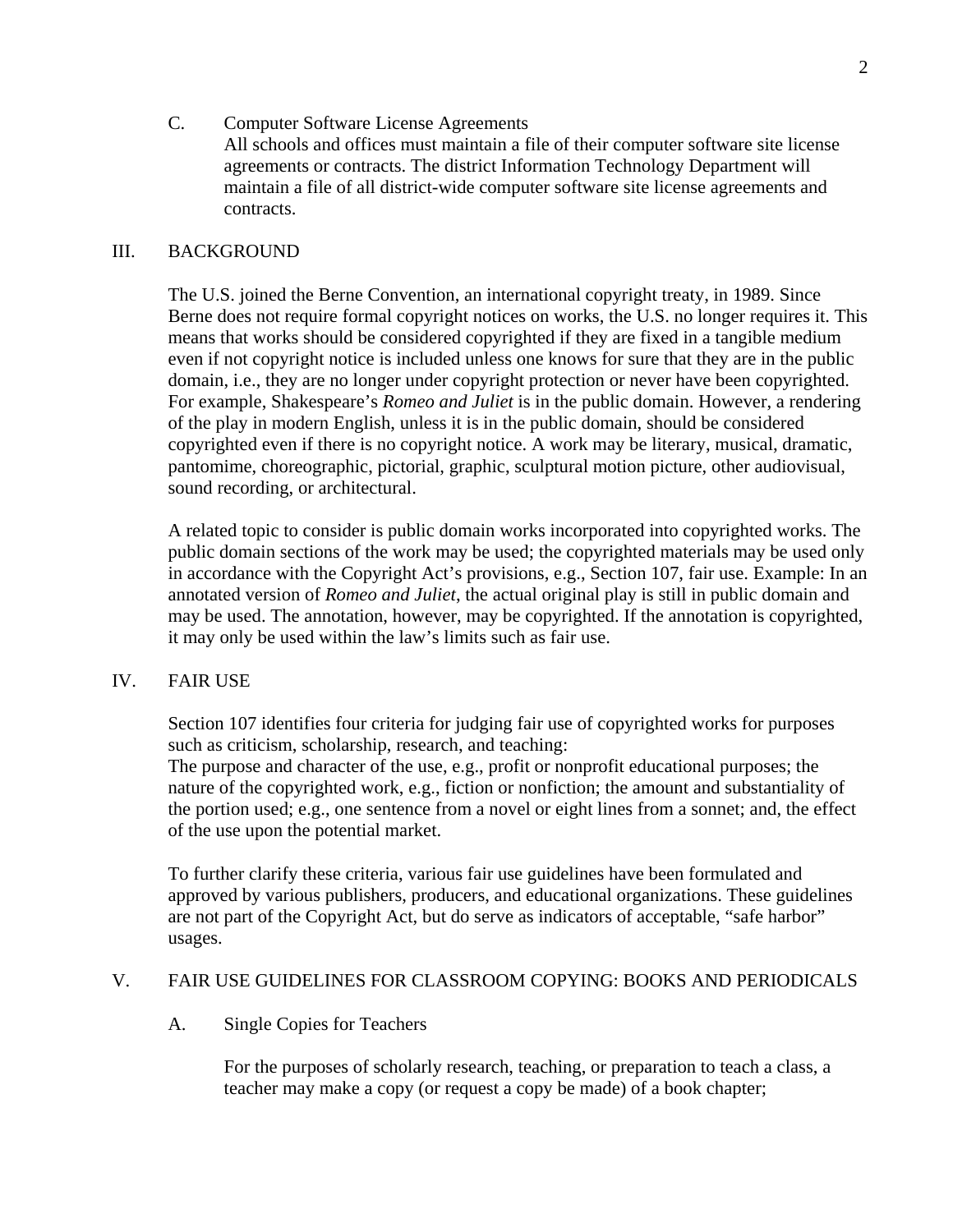periodical/newspaper article; short story, short essay, or short poem; or a chart, graph, diagram, drawing, cartoon, or picture from a book, periodical, or newspaper.

B. Multiple Copies for Classroom Use

Multiple copies, i.e., one copy per pupil in a class, may be made by or for the teacher presenting the course for classroom use provided that the copying meets the tests of brevity, spontaneity, and cumulative effect and includes a copyright notice.

- 1. Brevity
	- a. Poetry: Maximum of 250 words. This may be a complete poem if printed on one to two pages or an excerpt from a longer poem.
	- b. Prose: A complete article, story, or essay of less than 2,500; an excerpt of not more than 1,000 words or 10% of the work, whichever is less. However, works combining language and illustrations, such as picture books, which fall short of 2,500 words in their entirety, may NOT be reproduced in their entirety. Personnel may copy not more than two published pages containing less than 10% of the words found in the text.
- 2. Spontaneity
	- a. An individual teacher requests the copying NOT the department, school, district, etc.
	- b. The decision to use the work with a class and the date on which the copy is used are close together, permission to copy would not be received in time.
- 3. Cumulative Effect
	- a. The copied material is for only one course in the school.
	- b. During a class term, only one short poem, article, story, essay, or two excerpts from the same author may be copied; no more than three from the same collective work.
	- c. During a class term, no more than 9 instances of multiple copying for one course.
	- d. The last two limitations above do not apply to current news periodicals, newspapers, and current news sections of other periodicals.
- 3. Prohibitions
	- a. No copying to create or substitute for anthologies, compilations, or collective works.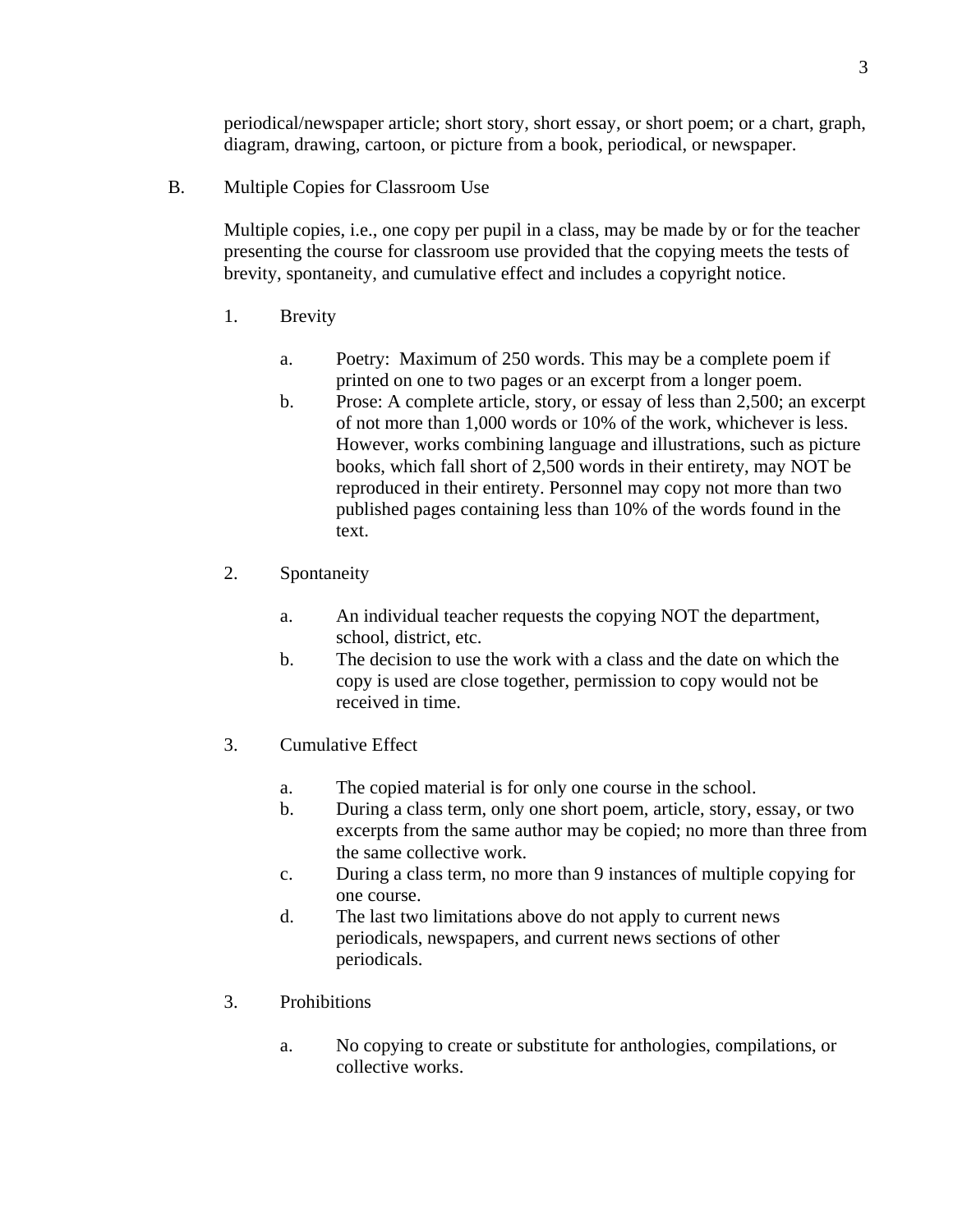- b. No copying of consumables, e.g., workbooks, exercises, standardized tests, answer sheets.
- c. No copying to substitute for actual purchases of books, reprints, or periodicals.
- d. No copying because higher authority directed it.
- e. No copying the same item from semester to semester.

## VI. FAIR USE GUIDELINES FOR MUSIC

- A. Permissible Use
	- 1. Emergency copying for an imminent performance provided purchased replacement copies shall be substituted in a timely manner.
	- 2. Multiple copies (i.e., one per student) of excerpts not constituting an entire performance unit or more than 10% of the whole work.
	- 3. Purchased sheet music edited or simplified provided the character of the work is not distorted or the lyrics altered or added if none existed.
	- 3. A single copy of a recorded performance by students to be retained by the school or individual teacher for evaluation or rehearsal purposes.
	- 4. A single copy of a recording of copyrighted music owned by the school or an individual teacher for constructing exercises or examinations and retained by the school or the teacher.
- B. Prohibitions
	- 1. Copying to create, replace, or substitute for anthologies, compilations, or collected works.
	- 2. Copying works intended to be consumable, e.g., workbooks, exercises, standardized tests, and answer sheets.
	- 3. Copying for the purpose of performance, except in emergencies as noted above.
	- 4. Copying to substitute for purchase of music.
	- 5. Copying without inclusion of the copyright notice on the copy.

# VII. FAIR USE GUIDELINES FOR OFF-AIR VIDEOTAPING

### Broadcast Television

- A. Broadcast programs, i.e., television programs transmitted by television stations for reception by the general public without charge, may be recorded off-air simultaneously with broadcast transmission, including simultaneous cable transmission. Copying programs from pay TV services such as HBO and the Disney Channel is illegal unless permission is obtained.
- B. Videotaped recordings may be kept for no more than 45 calendar days after the recording date, at which time the tapes must be erased.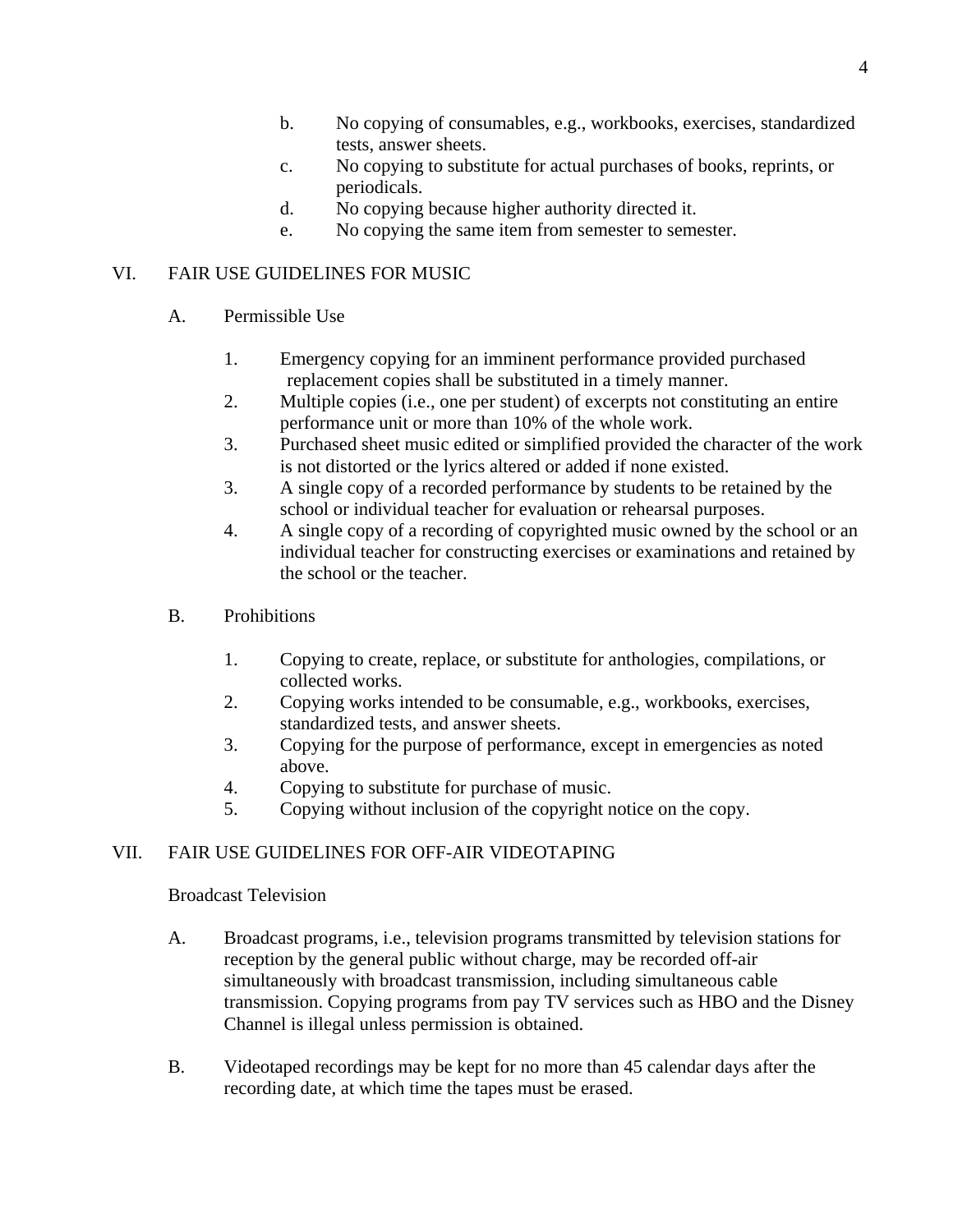- C. Videotaped recordings may be shown to students only within the first 10 consecutive school days of the 45-day retention period. Afterwards, they may be used for evaluation purposes only.
- D. Off-air recordings need not be used in their entirety, but the recorded programs may not be altered from their original content or combined for teaching anthologies or compilations.
- E. Schools and offices are expected to establish appropriate control procedures to maintain the integrity of these guidelines. As ample off-air recording form appears in Attachment C.
- F. An individual teacher must make requests for off-air videotaping. No program may be recorded off-air more than once at the request of the same teacher no matter how many times the program may be broadcast.

# VIII. GUIDELINES FOR THE USE OF VIDEOTAPES AND FILMS

For videos and films rented, sold or taped at home, copyright law provisions and District policies must be followed.

- A. They must be shown as part of a systematic course of instruction in face-to-face teaching activities and not for recreational, entertainment, or fund-raising purposes without a public performance license.
- B. Videocassettes of copyrighted materials, even though labeled "for home use only," may be used for classroom teaching purposes pursuant to Section 110(1) of the copyright law.
- C. All educational off-taping guidelines apply to at-home taping when tapes are brought to school for classroom instruction.
- D. For videos taped at home, a record keeping system that guarantees compliance with the federal guidelines is to be developed at the school site.
- E. Videocassettes borrowed from the District's Video Library or purchased by an office or school site may not be copied.

### IX. GUIDELINES FOR THE USE OF COMPUTER SOFTWARE

A. Staff members and students are to be made aware of the legal, ethical, and practical problems caused by software piracy and illegal access to any database, electronic bulletin board, Web site, CD-ROM, DVD, or similar electronic delivery format.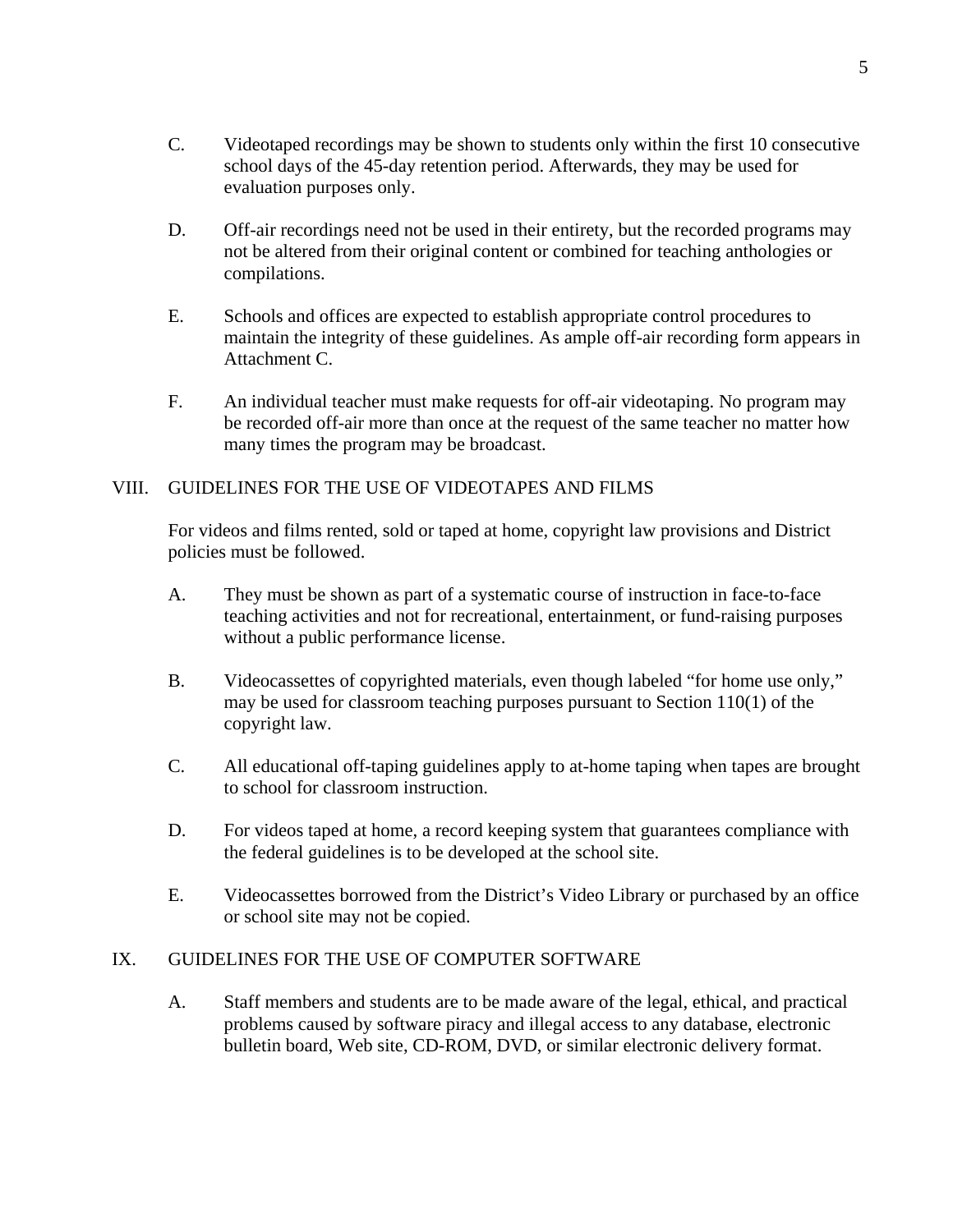- B. It is permissible to make a backup copy of a legally owned software program to keep as an archival copy in the event the original disk fails to function. Archival copies cannot be used on a second computer at the same time the original is in use.
- C. Loading the contents of one disk or CD-ROM into multiple computers for use at the same time is prohibited without a special license, lab pack arrangement, or permission from the copyright owner.
- D. Software programs may be distributed via a LAN (Local Area Network) or WAN (Wide Area Network) only if the copyright owner's permission has been obtained.
- E. Loading a CD-ROM into a hard drive in order to increase the speed of information retrieval requires permission from the copyright owner.
- F. When software is to be used on a file-serving system, efforts must be made to prevent this software from being copied.

# X. FAIR USE GUIDELINES FOR EDUCATIONAL MULTIMEDIA

NOTE: Adopted September 27, 1996,by the U.S. House of Representatives, Subcommittee on Courts and Intellectual Property, as a nonlegislative report. These guidelines refer to multimedia projects created by students and teachers for their own use to meet specific instructional objectives.

In general, the portions used must be from lawfully acquired copyrighted works. The multimedia projects created incorporate the copyrighted material with the student's or teacher's original materials. Other fair use guidelines may apply in specific cases, e.g., those for off-air videotaping.

### A. Students

- 1. May incorporate portions of lawfully acquired copyrighted works into their multimedia projects for a specific course.
- 2. May perform and display these projects in the course for which they were created.
- 3. May keep them in their portfolios as examples of their academic work.
- 4. Need to follow the copyright guidelines.
- 5. The portion limitations apply cumulatively to each student's project(s) for the same academic semester, cycle, or term.
- B. Teachers
	- 1. May incorporate portions of lawfully acquired copyrighted works into multimedia programs they create to support their curriculum-based instructional activities.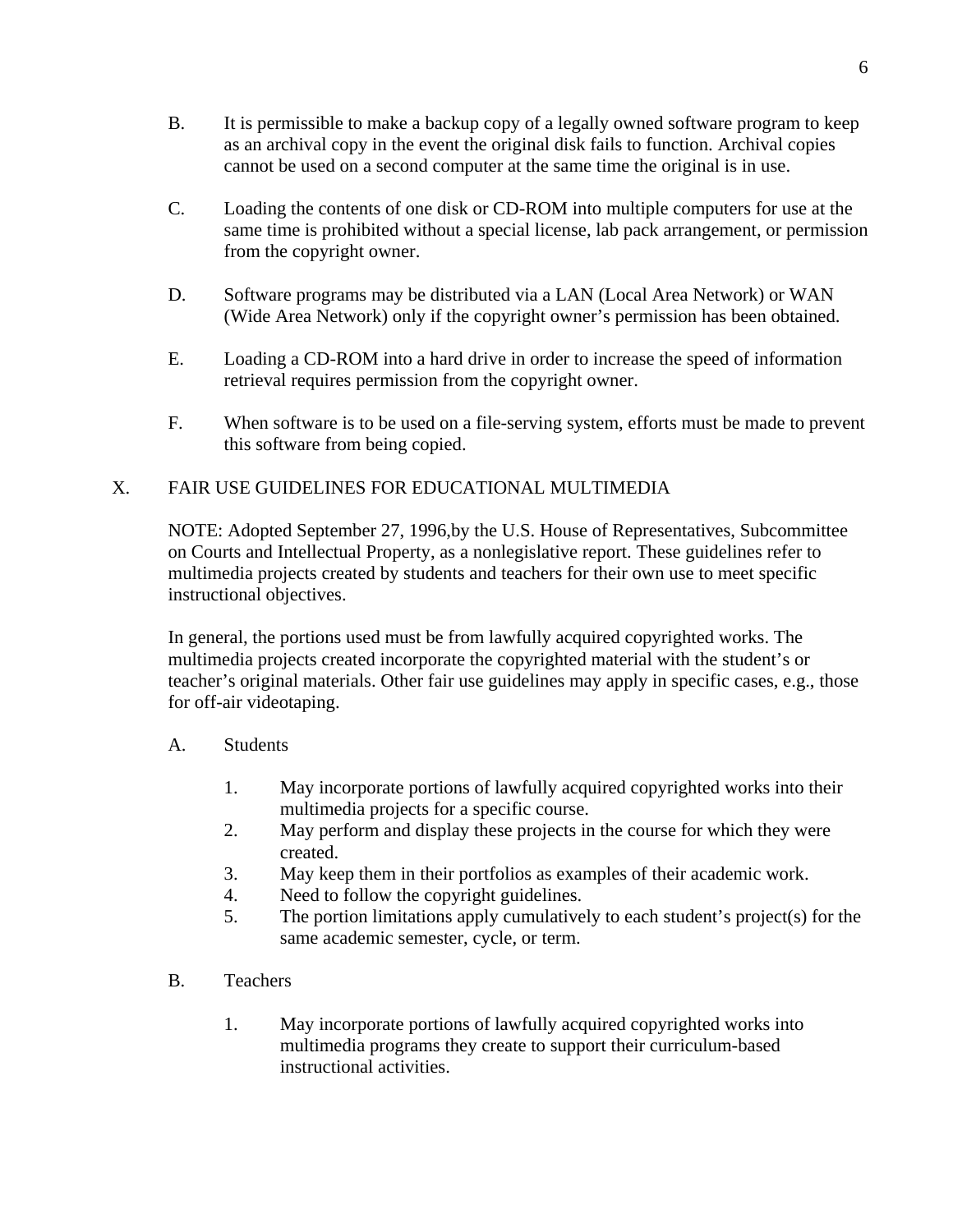- 2. May perform and display these programs to students in face-to-face instruction or as assigned, directed self-study.
- 3. May perform or display these programs at workshops and conferences for their peers.
- 4. May retain a copy of these programs for their personal portfolios.
- 5. The portion limitations apply cumulatively to each teacher's project(s) for the same academic semester, track, cycle, or term.
- C. Time, Portion, Copying, and Distribution Limitations
	- 1. Time

Teachers may use their educational multimedia projects for teaching for up to two years after the first instructional use with a class. After that, permission must be obtained for each copyrighted portion included in the program.

- 2. Portion
	- a. Motion media: 10% or three minutes, whichever is less.
	- b. Text material: 10% or 1000 words, whichever is less; entire poem of less than 250 words but no more than three poems by one poet or five poems by different poets from any anthology; for longer poems, 250 words may be used, but only tree excerpts by a poet or five excerpts by different poets from a single anthology.
	- c. Music, lyrics, and music video: Up to 10%, but no more than 30 seconds from an individual music work or the total extracts from an individual work; any alterations to the musical work should not change the basic melody or the fundamental character of the work.
	- d. Illustrations and photographs: No more than five images by an artist or photographer; when from a published collective work, not more than 10% or 15 images, whichever is less.
	- e. Numerical data sets: 10% or 2500 fields or cell entries, whichever is less, from a copyrighted database or data table (Field entry is a specific item of information such as a name or Social Security number in a database record. Cell entry is the intersection of a row and column in a spreadsheet.)
- 3. Copying and Distribution

Teachers may make no more than two copies of their multimedia programs, only one of which may be placed on reserve in, e.g., the library media center or computer lab. An archival copy may be made, but only used or copied to replace a lost, stolen, or damaged copy.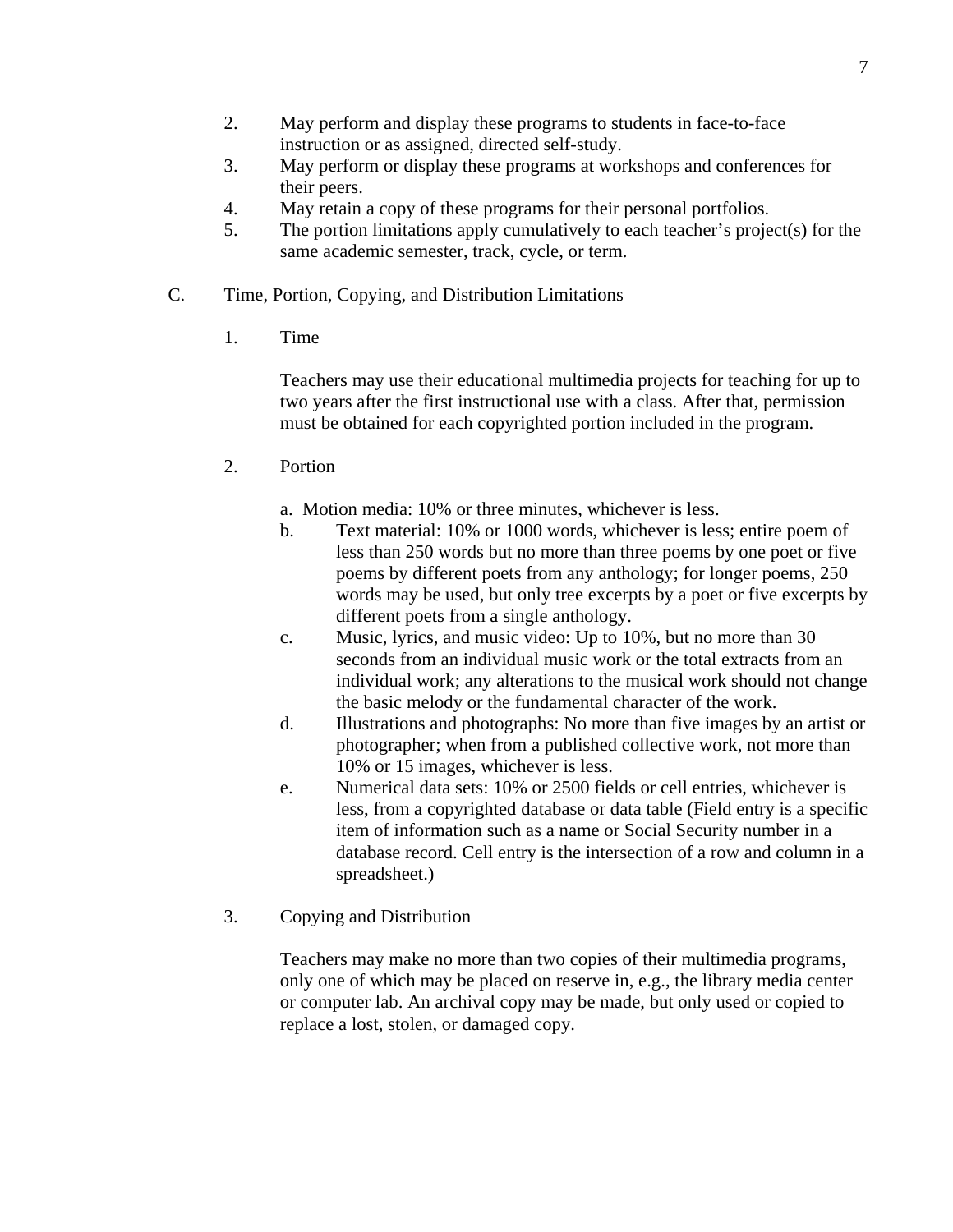- 4. Ask for Permission
	- a. When teachers or students want to commercially reproduce and distribute their project(s).
	- b. For use for use of projects over electronic networks.
- 5. Reminders
	- a. Apply caution when incorporating works downloaded from the Internet.
	- b. Credit sources and display the copyright notice. Give the full bibliographic citation. The copyright notice includes ©, year of first publication, and the name of the copyright holder, e.g. Copyright © 1998 by Newton Public Schools.
	- c. Include a notice on the opening screen that certain materials are used under fair use and are restricted from further use.
	- d. These guidelines do not preempt licenses or contracts.

# XI. GUIDELINES FOR USE OF THE INTERNET

- *A.* Users of the Newton Public Schools network are bound by the Newton Public Schools *Employee Computer, Software, Network, Internet, and E-mail Use Policy and Rules.*
- B. The author of an E-mail message effectively owns the copyright in the message. Therefore, E-mail messages should not be posted to discussion groups, newsgroups, and the like without permission of the author.
- C. Duplicating a World Wide Web site, or portion of a site, for use in another Web site is prohibited without the explicit permission of the author.
- D. Before creating a link to another Web site, it is considered courteous to request permission from that site's owner.
- E. When creating a World Wide Web site for school, pictures or text that have a copyright may not be used without the permission of the copyright owner.

# XII. REQUESTING PERMISSION TO USE COPYRIGHTED MATERIALS

Beyond the limits of fair use, educators must request permission to use copyrighted materials. Most copyright owners will grant permission for one-time use of parts of their works without charge or upon payment of a minimal fee. Blanket permission should not be requested. Such permission cannot, in most cases, be granted. A sample request for permission appears in Attachment D.

For further information, please call Shelley Chamberlain, Director of Information Technology at (617) 559-619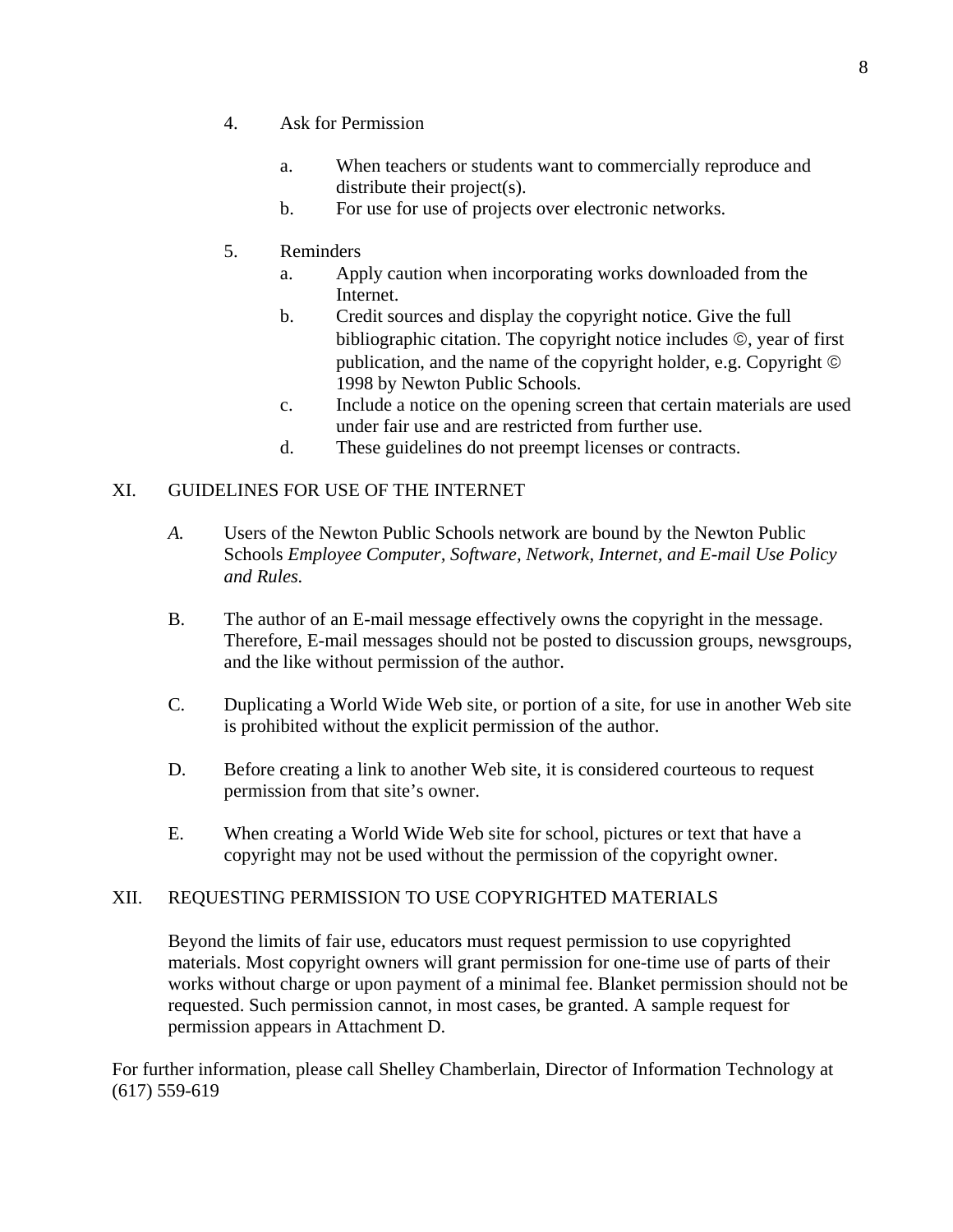# Newton Public Schools Copyright Policy

# ATTACHMENT A

## Sample Copyright Scenarios

- 1. Q. A teacher wants to load a computer program on all ten of the computers in the library for a special lesson. Is this permissible?
	- A. No. To load a software program on all 10 computers requires a site license, lab pack arrangement, or permission from the copyright owner.
- 2. Q. A workbook accompanies the textbook adopted for use in a class. May the teacher make class sets of several pages of the workbook?
	- A. No. Copying consumables is prohibited under the fair use guidelines.
- 3. Q. Knowing that graphics help capture attention, a teacher includes an appropriate strip from "Zits" (a copyrighted comic strip) on an assignment sheet. Is this permissible?
	- A. Not without permission from the comic strip's copyright owner. However, graphics from *Print Shop and* similar clip art programs that the district has purchased may be used.
- 4. Q. May a teacher caption a television show taped off the air?
	- A. Not without permission of the copyright owner.
- 5. Q. May a teacher show a videotape labeled "home use only" to a class?
	- A. Teachers may show videotapes labeled "home use only" in class as long as the video is part of a systematic course of instruction and not for recreational, entertainment, or fundraising purposes. It is important, however, to note that many retail video rental stores have strict license agreements prohibiting use with large, non-home audiences, which includes classrooms. These restrictions may also apply to the use of videos purchased for home use. Staff is expected to review and honor these agreements because they constitute a contract with specific requirements for use of the video.
- 6. Q. The school purchases an instructional program that includes audiocassettes. May a back up copy of the audiocassettes be made?
	- A. No.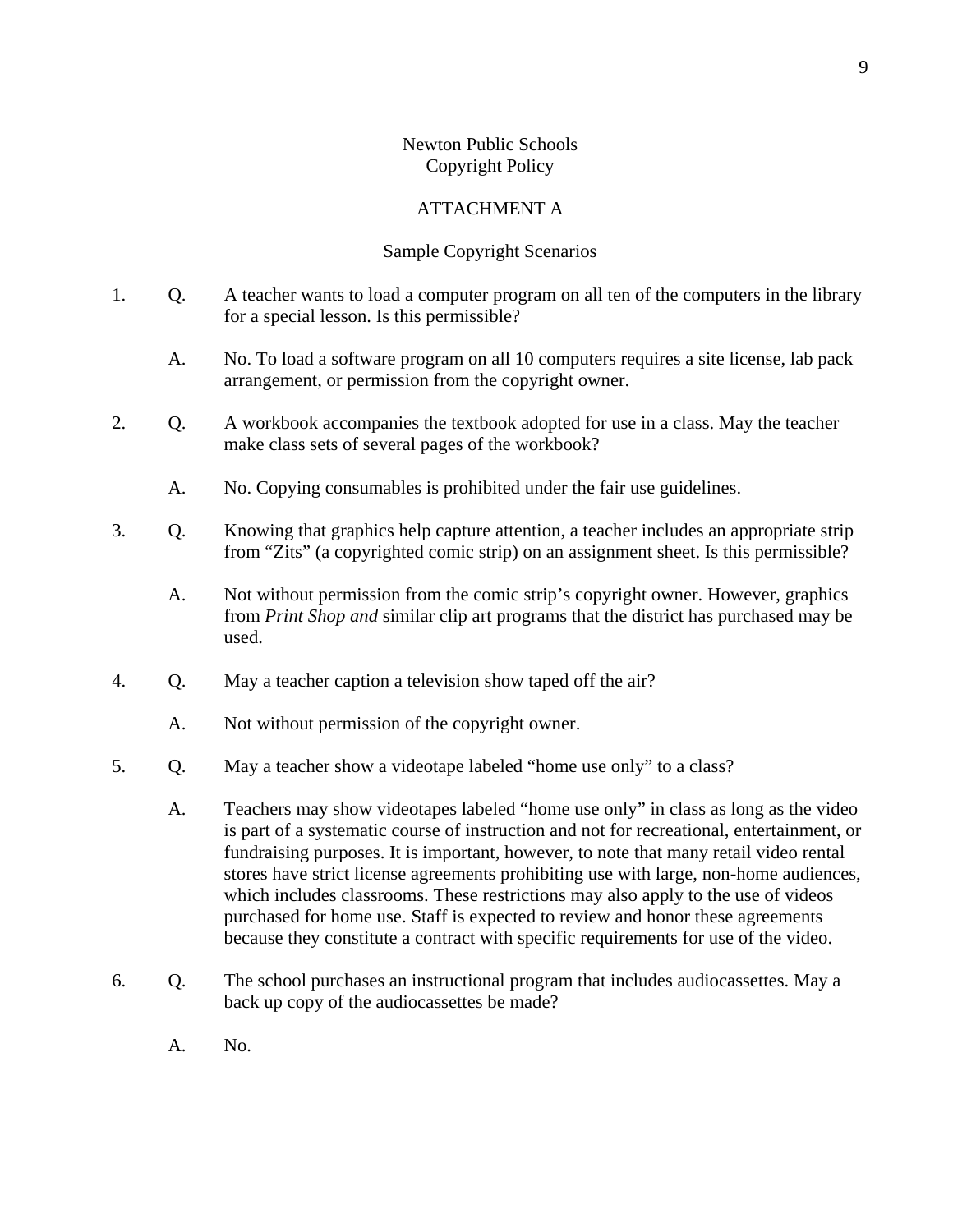- A. As per the fair use guidelines, a teacher may request that a program broadcast for reception by the general public be taped off the air for use within the first 10 consecutive school days of the 45-day retention period. The history department chairperson may not request the taping "just in case" someone might want to show it.
- 8. Q. Tonight the History Channel is airing a special about World War I. May a teacher request that the show be taped off the air for use in class later in the week?
	- A. No. The History Channel is a subscription-based channel. It does not broadcast programs for reception by the general public.
- 9. Q. A teacher finds a chart in *Newsweek* that fits in nicely with a unit to be covered next semester. May the teacher make a class set of the chart?
	- A. No. This does not meet the "spontaneity" requirement of the fair use guidelines for multiple copies for classroom use. In this case, the teacher has enough time to contact *Newsweek* and request permission to use the chart.
- 10. Q. A teacher wants to enlarge a book cover illustration for bulletin board decoration. May the teacher do so using an opaque projector?
	- A. No. The book cover illustration is copyrighted.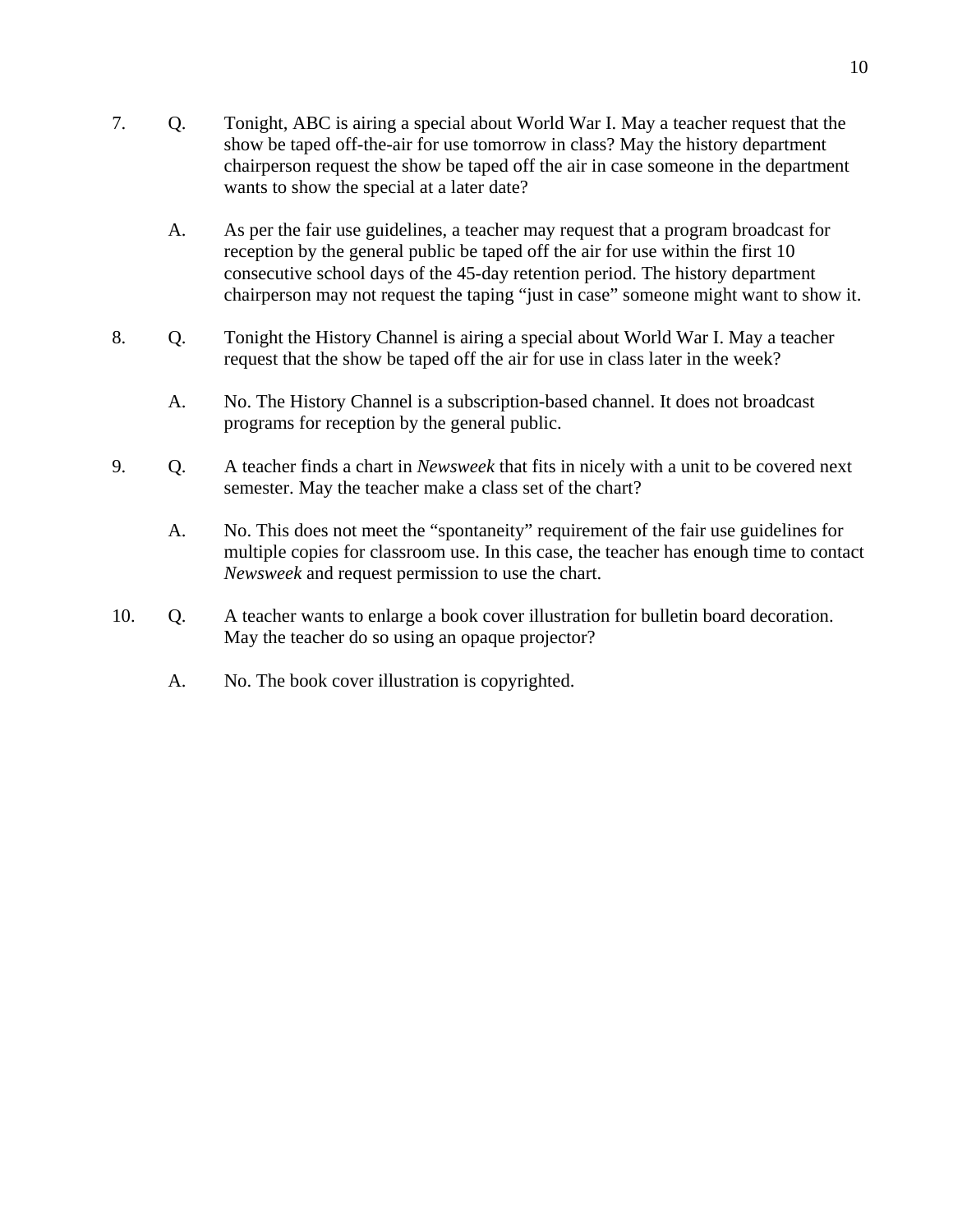Newton Public Schools

Attachment B

# **NOTICE**

# **WARNING CONCERNING COPYRIGHT RESTRICTIONS**

**The copyright law of the United States (Title 17, United States Code) governs the making of photocopies or other reproductions of copyrighted material.** 

**Under certain conditions specified in the law, libraries and archives are authorized to furnish a photocopy or other reproduction. One of these specified conditions is that the photocopy or reproduction is not to be "used for any purpose other than private study, scholarship, or research." If a user makes a request for, or later uses, a photocopy or reproduction for purposes in excess of "fair use," that user may be liable for copyright infringement.** 

**This institution reserves the right to refuse to accept a copying order if, in its judgment, fulfillment of the order would involve violation of copyright law.**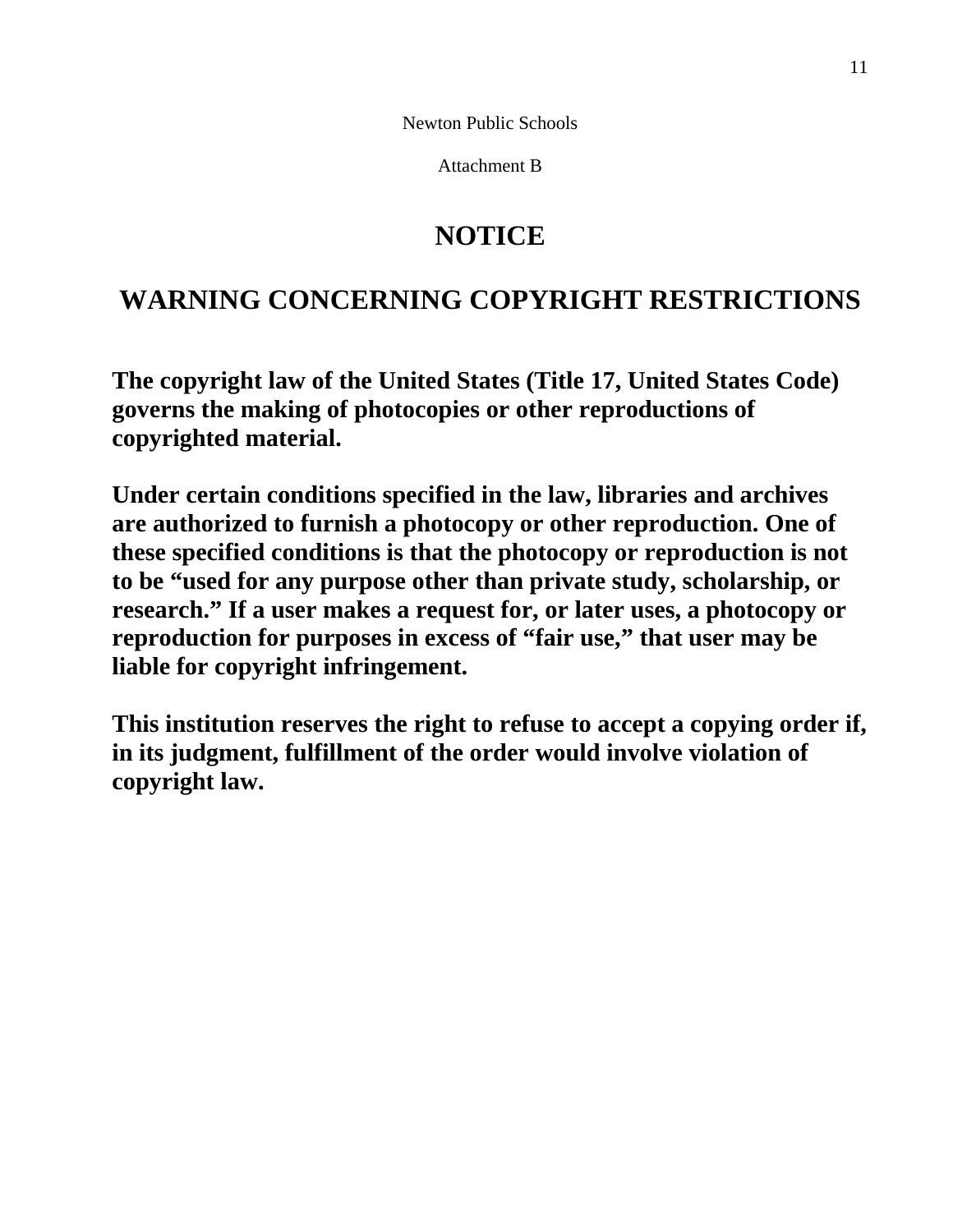Newton Public Schools Copyright Policy

ATTACHMENT C

## (SAMPLE FORM)

# NEWTON PUBLIC SCHOOLS

\_\_\_\_\_\_\_\_\_\_\_\_\_\_\_\_\_\_\_\_\_\_\_\_\_\_\_ SCHOOL

# RECORD OF OFF-AIR RECORDINGS

PROGRAM TITLE: \_\_\_\_\_\_\_\_\_\_\_\_\_\_\_\_\_\_\_\_\_\_\_\_\_\_\_\_\_\_\_\_\_\_\_\_\_\_\_\_\_\_\_\_\_\_\_\_\_\_\_\_\_\_\_\_\_\_\_\_\_\_\_\_

REQUESTED BY: \_\_\_\_\_\_\_\_\_\_\_\_\_\_\_\_\_\_\_\_\_\_\_\_\_\_\_\_\_\_\_\_\_\_\_\_\_\_\_\_\_\_\_\_\_\_\_\_\_\_\_\_\_\_\_\_\_\_\_\_\_\_\_\_\_

DATE: \_\_\_\_\_\_\_\_\_\_\_\_\_\_\_\_\_\_\_\_\_\_

TIME PROGRAM WILL AIR: \_\_\_\_\_\_\_\_\_\_\_\_\_\_\_\_\_\_

CHANNEL: \_\_\_\_\_\_\_\_\_

Recording must be used within 10 school days as stated in the Newton Public Schools *Copyright Policy: Compliance with the 1976 United States Copyright Law.* The usage dates for this video are between \_\_\_\_\_\_\_\_\_\_\_\_\_\_\_\_\_\_ (date) and \_\_\_\_\_\_\_\_\_\_\_\_\_ (date), unless other arrangements have been made with the copyright holder.

Recorded by: \_\_\_\_\_\_\_\_\_\_\_\_\_\_\_\_\_\_\_\_\_\_\_\_\_\_\_\_\_\_\_\_\_\_\_\_\_\_

Erased by: \_\_\_\_\_\_\_\_\_\_\_\_\_\_\_\_\_\_\_\_\_\_\_\_\_\_\_\_\_\_\_\_\_\_\_\_\_\_\_\_